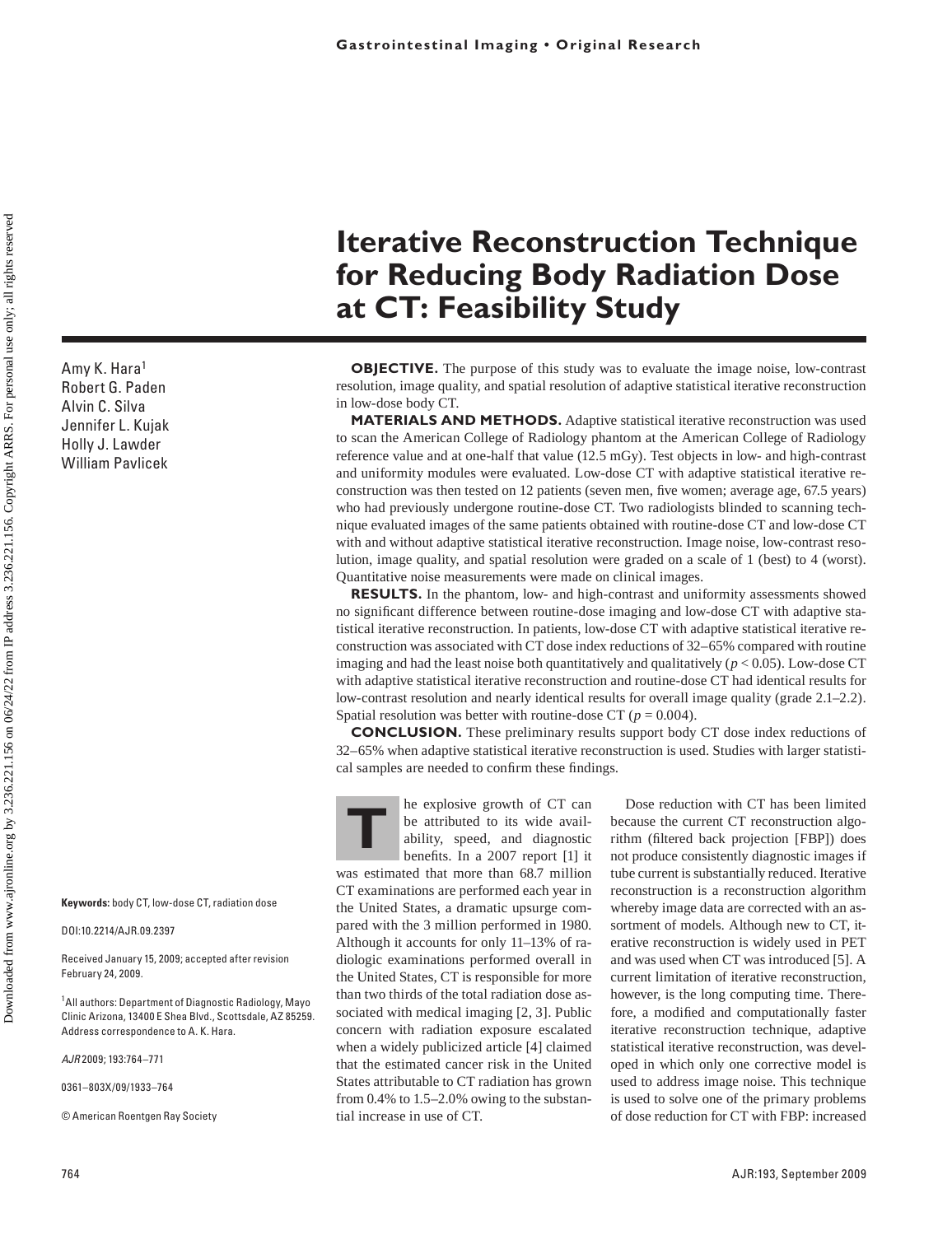noise with decreased radiation dose. The purpose of this study was to determine the feasibility of adaptive statistical iterative reconstruction for low-dose body CT through an evaluation of image noise, low-contrast resolution, image quality, and spatial resolution both in a phantom and in patients.

# **Materials and Methods**

#### *Study Design*

All examinations were performed on a 64-MDCT scanner (CT750 HD, GE Healthcare). This retrospective HIPAA-compliant study was approved by the institutional review board of our institution.

# *Adaptive Statistical Iterative Reconstruction*

In computation with iterative reconstruction, the image has an initial condition of values, which are iteratively optimized according to the rules of the model. The FBP image is used for the initial condition in adaptive statistical iterative reconstruction (the initial value of each pixel) for the following reasons: it is presumably close to the final optimized solution (lessening the need for iterations); it is a valid indicator of specific-slice image noise; and it can be quickly obtained. For modeling and use of iterative reconstruction, minimum convergence is achievable with the adaptive statistical iterative reconstruction model (Fig. 1). A fully converged 100% adaptive statistical iterative reconstruction image, however, tends to have a noise-free appearance with unusually homogeneous attenuation. Because some noise is inherent in CT, use of 100% adaptive statistical iterative reconstruction may not be immediately appealing to most radiologists. However, a linear mixture of the

original FBP and the full adaptive statistical iterative reconstruction images can result in a blended image with markedly decreased noise that retains a more typical CT appearance. This blended image can be adjusted from 1% to 100% in adaptive statistical iterative reconstruction. A mathematic description of adaptive statistical iterative reconstruction is shown in Appendix 1.

#### *Phantom Study*

The American College of Radiology (ACR) CT phantom (Gammex 464, Gammex) was scanned twice, once with the ACR reference values (www. acr.org/accreditation/computed/ct\_reqs.aspx) and then at one-half this value (12.5 mGy). Helical scanning was performed in the manner required for submission of images for scanner accreditation. Low-contrast resolution, high-contrast resolution, and uniformity modules were imaged, and these test objects were evaluated by CT physicists not blinded to scanning technique. Radiation dose and noise estimates were made in accordance with ACR protocol. Images were reconstructed with both FBP and multiple values of adaptive statistical iterative reconstruction ranging from 10% to 100%.

#### *Patient Study*

The study cohort consisted of 12 patients (seven men, five women; average age, 67.5 years; range, 53–86 years) who consecutively underwent lowdose CT and who had undergone routine-dose CT of the same region (abdomen or abdomen and pelvis) within an average of 10.1 months (range, 3 days–5 years) before low-dose CT. The comparisons were matched for IV contrast enhancement and imaging phase. In six comparisons, only the abdomen had been imaged, and in six, only the abdomen and pelvis. Ten of the 12 comparisons had been performed with IV contrast enhancement (nine venous phase, one arterial phase). In the other two examinations, CT was unenhanced. For routine-dose CT, the peak kilovoltage had been 140 kVp in eight examinations and 120 kVp in four. Seven of the CT examinations had been performed with dose modulation software with variable tube current at a slice thickness of 5 mm in two examinations, 3.75 mm in five, and 3 mm in five examinations. In most cases, 64-MDCT scanners had been used (three, VCT, GE Healthcare; six, Sensation 64, Siemens Healthcare). The other three examinations were performed with a 16-MDCT scanner (Sensation 16, Siemens Healthcare).

# *Technique of Low-Dose CT With Adaptive Statistical Iterative Reconstruction*

Low-dose CT was performed with the following parameters: fixed noise index, 30.9; collimation, 0.625 mm; reconstruction slice thickness, 3.75 mm; tube potential, 120 kV; variable tube current determined by *x, y, z*-axis dose modulation; gantry rotation time, 0.5 second. The CT dose was reduced through an increase in accepted noise index for the study from 22.1 to 30.9. With the dose modulation software of the scanner, the tube current was automatically reduced to match the acceptable noise index. The dose varied with patient size; that is, larger patients needed a higher tube current for maintenance of the desired noise index than did thinner patients. All 12 low-dose CT examinations were reconstructed twice, once with FBP and once with 40% adaptive statistical iterative reconstruction. The 40% level was chosen on



**Fig. 1—**Production of adaptive statistical iterative reconstruction image.

**A,** Filtered back projection image obtained at 120 kVp and 300 mA at 12.5 mGy (half dose).

**B,** Image from 100% adaptive statistical iterative reconstruction generated through multiple iterations in accordance with rules of noise reduction model. **C,** Linear combination of **A** and **B** produces blended image (50% adaptive statistical iterative reconstruction), which has less noise than filtered back projection image but without artifactual smoothing of 100% adaptive statistical iterative reconstruction image.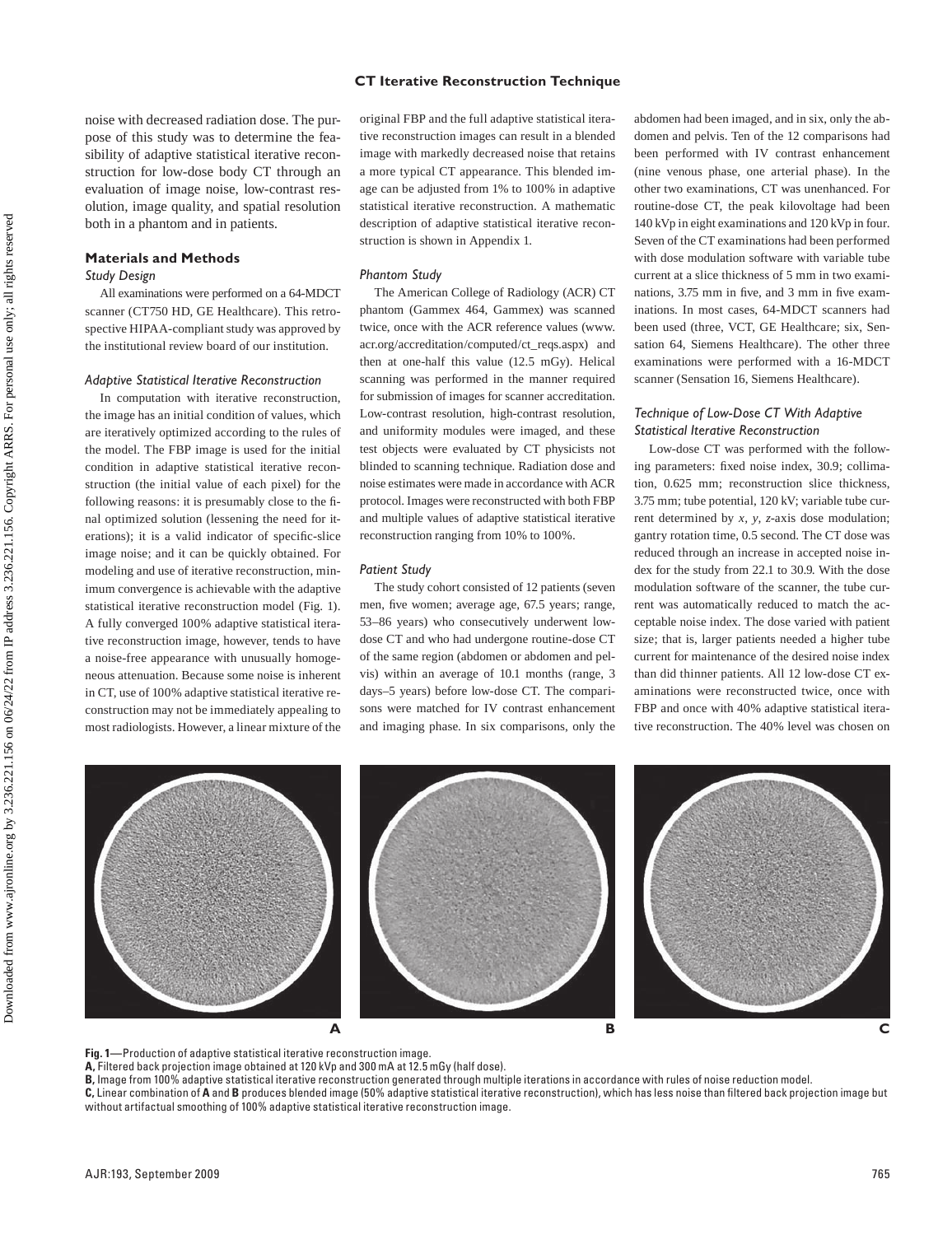

**Fig. 2—**Noise reduction in images reconstructed with adaptive statistical iterative reconstruction in phantom. Graph shows linear decrease in image noise (SD) as percentage adaptive statistical iterative reconstruction increases. Images acquired with 50% dose reduction (half dose) have 1.4 times SD value (28.57 compared with 20.39) without adaptive statistical iterative reconstruction. Reconstructing images with 30% adaptive statistical iterative reconstruction for half-dose acquisitions produces images with noise nearly equivalent to that of fulldose images without adaptive statistical iterative reconstruction (*double arrow*) (SD 20.52 compared with 20.39).

the basis of results of the phantom analysis, which indicated that 40% adaptive statistical iterative reconstruction should produce a diagnostically acceptable image with less noise than a full-dose FBP image.

#### *Dose Comparison*

Volume CT dose index (CTDI) and dose–length product (DLP) were compared for low-dose (*n* = 12) and routine-dose  $(n = 12)$  CT examinations. For comparison of radiation doses, the patients were divided into three groups based on body mass index (BMI) (weight in kilograms divided by height squared in meters): greater than 25 ( $n = 3$ ), 20–24.9 ( $n = 6$ ), and less than 20 ( $n = 3$ ).

## *Quantitative Analysis*

Two abdominal imaging fellows not involved in qualitative data analysis made quantitative noise measurements on a total of 36 data sets: 12 low-dose CT without adaptive statistical iterative reconstruction, 12 low-dose CT with adaptive statistical iterative reconstruction, and 12 routinedose comparison CT. Noise measurements were made by recording the SD in an identically sized 2,500-mm2 region of interest (ROI) placed 5 mm outside the anterior abdominal wall at the level of the umbilicus.

# *Qualitative Analysis*

Qualitative image analysis was performed by two board-certified and fellowship-trained abdominal radiologists with 8 and 10 years of CT experience. The 36 data sets were randomized and deidentified so the readers were unaware of the postprocessing algorithm and dose. Only the axial images were displayed on a PACS (Centricity version 2.1, GE Healthcare). All data sets were displayed at soft-tissue settings (window,  $\sim$  400 HU; level,  $\sim$  40).

Image noise, image quality, low-contrast resolution, and spatial resolution were graded on a scale from 1 (best) to 4 (worst). A score of 1 meant that the image was better than expected at routine-dose CT, 2 meant the image was equivalent to that expected at routine-dose CT, 3 meant the image was worse than expected at routine-dose CT, and 4 meant the image was nondiagnostic. The readers independently assessed image noise, image quality, and low-contrast resolution. Readers were instructed to assess low-contrast resolution by evaluating the conspicuity of the hepatic veins within the liver or solid organ cysts. Spatial resolution was assessed through consensus evaluation by grading of the sharpness of the hepatic or renal edges.

# **Results**

#### *Phantom Study*

When adaptive statistical iterative reconstruction was applied to the FBP image in



10% increments, the result was a linear decrease in noise as measured with SD (Fig. 2). For full dose scanning, at 0% adaptive statistical iterative reconstruction, the SD (noise) was 20. At 100% adaptive statistical iterative reconstruction, the noise was minimum (SD 4), an approximately 75% reduction of noise from the original data. At approximately 50% adaptive statistical iterative reconstruction, the noise was approximately one-half that of a full-dose FBP image.

When the phantom was scanned at 50% lower dose, the noise as measured with SD was 1.4 times greater (28.6 vs 20.4) with 0% adaptive statistical iterative reconstruction. At 30% adaptive statistical iterative reconstruction, the noise was equivalent to that of a fulldose FBP image, and further reductions in noise occurred as percentage adaptive statistical iterative reconstruction was increased.

Comparison of low-contrast images showed comparable appearance of the ACRrequired 6-mm objects at both routine-dose CT with FBP and low-dose CT with adaptive statistical iterative reconstruction (Fig. 3).

Comparison of the high-contrast object (12 line pairs/cm) showed that adaptive statistical iterative reconstruction was comparable with FBP in terms of spatial resolution and easily exceeded the spatial resolution requirement of 6 line pairs/cm required for accreditation (Fig. 4).

Uniformity was maintained at low-dose CT with adaptive statistical iterative reconstruction (the maximum deviation between the central ROI and peripheral ROIs was less than 5 HU) and was within ACR specifications [6]. Uniformity measurements on routine-



**Fig. 3—**Low-contrast objects of comparable quality. **A,** Filtered back projection image obtained with 25-mGy routine body image protocol. **B,** Adaptive statistical iterative reconstruction image obtained at 50% reduced dose (12.5 mGy).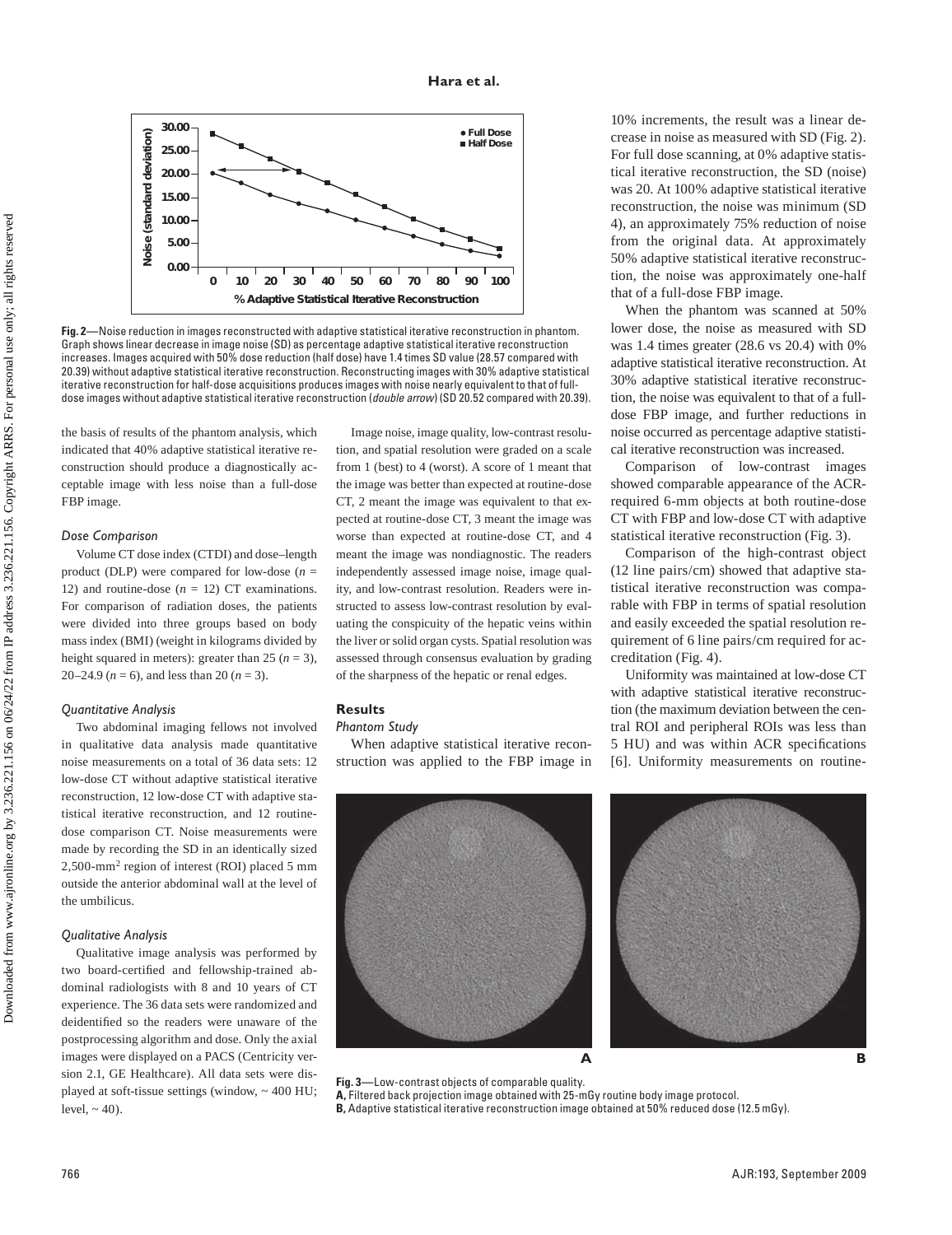## **CT Iterative Reconstruction Technique**



**Fig. 4—**High-contrast objects. **A,** Filtered back projection image obtained at routine dose of 25 mGy shows 12 line pairs/cm. **B,** CT scan obtained with adaptive statistical iterative reconstruction at low dose of 12.5 mGy shows 12 line pairs/cm despite more image degradation than in **A.**

dose FBP images and low-dose CT images with adaptive statistical iterative reconstruction were nearly identical (Fig. 5).

#### *Patient Study*

*Dose comparison—*Overall, use of a low dose reduced the CTDI 47% and the DLP 44% (Table 1). For low-dose CT, the average CTDI was 12 compared with 22 for routinedose CT. The average DLP was 470 mGy·cm for low-dose CT compared with 894 mGy·cm for routine-dose CT. Not surprisingly, when the 12 examinations were compared on the basis of BMI (Table 2), the percentage reductions in CTDI and DLP increased as BMI decreased. Therefore, patients with a BMI less than 20 had percentage reductions in CTDI and DLP of 65% compared with only 29–35% for patients with a BMI was greater than 25.

*Quantitative comparisons—*Quantitative ROI noise measurements were highest for low-dose CT without adaptive statistical iterative reconstruction (average, 35; range, 11–52). The noise indexes were nearly identical for low-dose CT with adaptive statistical iterative reconstruction (average, 31; range, 7–51) and routine-dose CT (average, 32; range, 10–45).

*Qualitative comparisons—*Low-dose CT without adaptive statistical iterative reconstruction had the worst scores for visually assessed image noise, image quality, spatial resolution, and low-contrast resolution. Low-



#### **Fig. 5—**Uniformity module in phantom.

**A** and **B,** Filtered back projection image obtained at routine dose of 25 mGy (**A**) has uniformity nearly identical to that of low-dose (12.5 mGy) CT scan obtained with adaptive statistical iterative reconstruction (**B**). Central region of interest (ROI) has attenuation between +3 and –3 HU. Maximum deviation between central ROI and peripheral ROIs must be less than 5 HU.

dose CT with adaptive statistical iterative reconstruction had the least visually assessed image noise, and the average of the two readers was significantly better compared with those for low-dose CT without adaptive statistical iterative reconstruction ( $p < 0.0001$ ) and routine-dose CT  $(p = 0.01)$  (Table 3). Averaged scores from both readers in the comparison of routine-dose CT and low-dose CT with adaptive statistical iterative reconstruction were equivalent or nearly equivalent for image quality and low-contrast resolution. Low-dose CT with adaptive statistical iterative reconstruction was significantly better than low-dose CT without it in low-contrast resolution ( $p = 0.01$ ) and image quality ( $p =$ 0.0002). The consensus score for spatial resolution was significantly better for routinedose CT compared with low-dose CT without ( $p = 0.002$ ) and with ( $p = 0.004$ ) adaptive statistical iterative reconstruction.

Three comparisons had identical scanning parameters (peak kilovoltage, slice thickness, scanner model), and the results were nearly identical to those in the overall group analysis. The only difference was that the averaged image quality grade was slightly higher for low-dose CT with adaptive statistical iterative reconstruction (2.0) than for routinedose CT (2.2). In the overall analysis, routine-dose CT (2.1) had slightly better overall image quality (low-dose CT with adaptive statistical iterative reconstruction, 2.2).

# **Discussion**

Several approaches have been used in the effort to minimize radiation dose at CT [7]. These include use of automated tube current modulation [8–12], noise reduction filters [13, 14], and low-dose protocols for specific clinical indications. With automated tube modulation techniques, CTDI reductions of 40–60% have been achieved without compromise of image quality and are now routinely used on most scanners [7, 12, 15]. Further dose reductions have been achieved mainly by implementation of specific low-dose protocols for indications such as renal stones and colonic polyps [16–19]. These protocols do not include IV contrast administration, and using them can reduce dose more than 50% if image quality outside the area of interest is sacrificed. The renal stone and CT colonography protocols are not widely implemented for routine body CT, however, because most routine body CT examinations are performed with IV contrast material. In addition, radiologists perform many of these examinations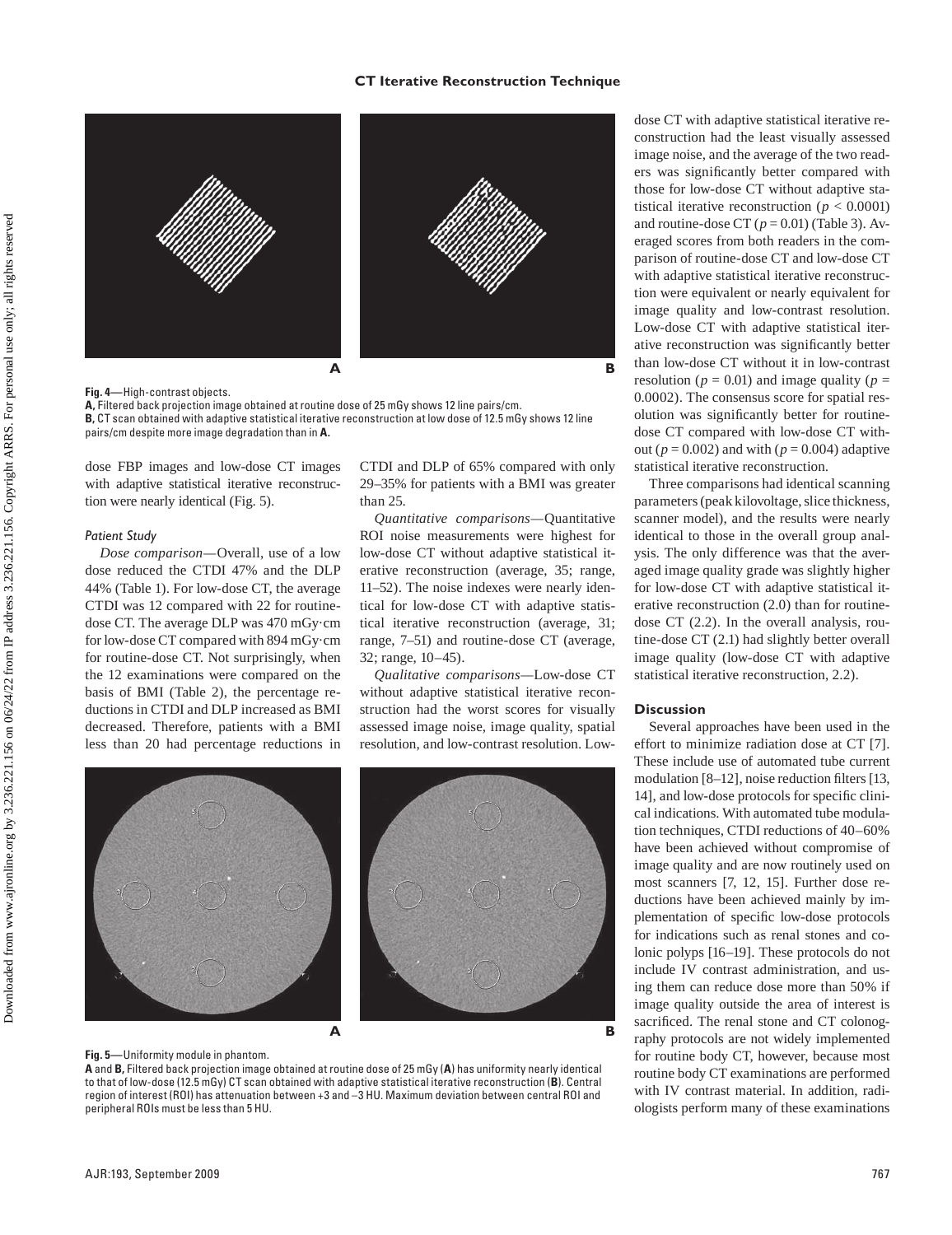### **Hara et al.**

|                |                                                                                  |     | Body |                     | Dose-Length Product (mGy.cm) |                         | <b>CT Dose Index</b> |          |                         |  |
|----------------|----------------------------------------------------------------------------------|-----|------|---------------------|------------------------------|-------------------------|----------------------|----------|-------------------------|--|
| Patient<br>No. | <b>IV Contrast</b><br>Mass<br>Index<br><b>Type of Examination</b><br>Enhancement |     |      | <b>Routine Dose</b> | Low Dose                     | Percentage<br>Reduction | <b>Routine Dose</b>  | Low Dose | Percentage<br>Reduction |  |
|                | Abdomen                                                                          | Yes | 34   | 707                 | 441                          | 38                      | 27                   | 17       | 37                      |  |
| 2              | Abdomen                                                                          | No  | 30   | 1,008               | 773                          | 23                      | 31                   | 20       | 37                      |  |
| 3              | Abdomen, pelvis                                                                  | Yes | 28   | 1,209               | 886                          | 27                      | 26                   | 18       | 32                      |  |
| 4              | Abdomen                                                                          | Yes | 25   | 376                 | 305                          | 19                      | 14                   | 9        | 35                      |  |
| 5              | Abdomen                                                                          | Yes | 25   | 848                 | 502                          | 41                      | 26                   | 15       | 44                      |  |
| 6              | Abdomen, pelvis                                                                  | No  | 22   | 921                 | 549                          | 40                      | 20                   | 11       | 43                      |  |
|                | Abdomen, pelvis                                                                  | Yes | 22   | 860                 | 548                          | 36                      | 18                   | 11       | 39                      |  |
| 8              | Abdomen                                                                          | Yes | 20   | 396                 | 197                          | 50                      | 13                   | 6        | 52                      |  |
| 9              | Abdomen, pelvis                                                                  | Yes | 20   | 1,128               | 451                          | 60                      | 21                   | 8        | 62                      |  |
| 10             | Abdomen                                                                          | Yes | 19   | 353                 | 114                          | 68                      | 14                   | 5        | 65                      |  |
| 11             | Abdomen, pelvis                                                                  | Yes | 19   | 1,198               | 442                          | 63                      | 26                   | 9        | 65                      |  |
| 12             | Abdomen, pelvis                                                                  | Yes | 18   | 1,073               | 430                          | 60                      | 22                   | 8        | 62                      |  |
| Average        |                                                                                  |     | 24   | 840                 | 470                          | 44                      | 22                   | 11       | 48                      |  |

**TABLE 1: Comparison of Low-Dose CT and Routine-Dose CT of Same Patients**

without a clear idea of the diagnosis and fear missing an important finding owing to poor image quality. A method of reducing dose at routine abdominal CT has been lacking.

In this preliminary study, we evaluated an alternative approach to reducing CT radiation dose for routine abdominal CT that has not been previously available for clinical use, to our knowledge. This approach, adaptive statistical iterative reconstruction, is a unique CT reconstruction algorithm compared with the only one previously available (FBP). Unlike with FBP, with adaptive statistical iterative reconstruction, it is not assumed that noise is evenly distributed across the entire image. Instead, matrix algebra is used to selectively identify and then subtract noise from the image with a mathematic model. The result is a less noisy image. The ability to selectively reduce image noise allows generation of a higher-quality image at a lower radiation dose with adaptive statistical iterative reconstruction than with FBP techniques.

For this study, we sought to determine the feasibility of using adaptive statistical iterative reconstruction for low-dose body CT of both a phantom and patients. An ACR phantom was used to validate the use of adaptive statistical iterative reconstruction. We found that use of a dose reduced by 50% (12.5 mGy) and adaptive statistical iterative reconstruction yielded low- and high-contrast resolution and image uniformity within ACR specifications. Images obtained with the technique easily exceeded the spatial resolution requirement for ACR accreditation. We are applying for ACR accreditation using this technique.

After the validation, low-dose CT with adaptive statistical iterative reconstruction was tested in a group of 12 patients who had undergone routine-dose imaging of the abdomen or abdomen and pelvis. This preliminary evaluation showed use of adaptive statistical iterative reconstruction reduces readers' perception of image noise in spite of a decrease in CTDI that was as high as 65% (Fig. 6). Actual measurements of image noise were nearly identical for low-dose CT with adaptive statistical iterative reconstruc-

tion and routine-dose CT. Not surprisingly, when CTDI was reduced without application of adaptive statistical iterative reconstruction, both readers found the images noisier than images from full-dose routine examinations, and quantitative noise measurements also were higher. These results support the ability of adaptive statistical iterative reconstruction to allow substantial reductions in radiation dose without the compromise in image quality due to noise that once was so troublesome. Furthermore, reader assessments of overall image quality and lowcontrast resolution were nearly identical for low-dose CT scans with adaptive statistical iterative reconstruction and routine-dose images, further supporting the potential of this technique for routine imaging.

Spatial resolution was the only parameter that was worse with adaptive statistical iterative reconstruction than with routine-dose imaging in this pilot study (Fig. 7), although the actual score (2.5) meant the image had only slightly lower spatial resolution than was expected for routine-dose CT. In the review of adaptive statistical iterative reconstruction images with low scores, the main differences were slightly decreased sharpness of cyst edges and a mildly irregular or jagged margin of solid organs. These imperfections did not appear to affect the diagnostic value of the image itself. This factor was evaluated only on axial images. Coronal and sagittal multiplanar reformations were not available or included in the evaluation. This issue will be evaluated in a future study involving

**TABLE 2: Subset Comparison According to Body Mass Index**

| Body          |                    |                 | Average Dose-Length Product<br>(mGv.cm) |                         | Average Volume CT Dose Index |          |                         |  |
|---------------|--------------------|-----------------|-----------------------------------------|-------------------------|------------------------------|----------|-------------------------|--|
| Mass<br>Index | No. of<br>Patients | Routine<br>Dose | Low Dose                                | Percentage<br>Reduction | Routine<br>Dose              | Low Dose | Percentage<br>Reduction |  |
| >25           | 3                  | 975             | 700                                     | 29                      | 28                           | 18       | 35                      |  |
| $20 - 24.9$   | 6                  | 755             | 425                                     | 41                      | 19                           | 10       | 46                      |  |
| < 20          | 3                  | 875             | 328                                     | 64                      | 21                           |          | 64                      |  |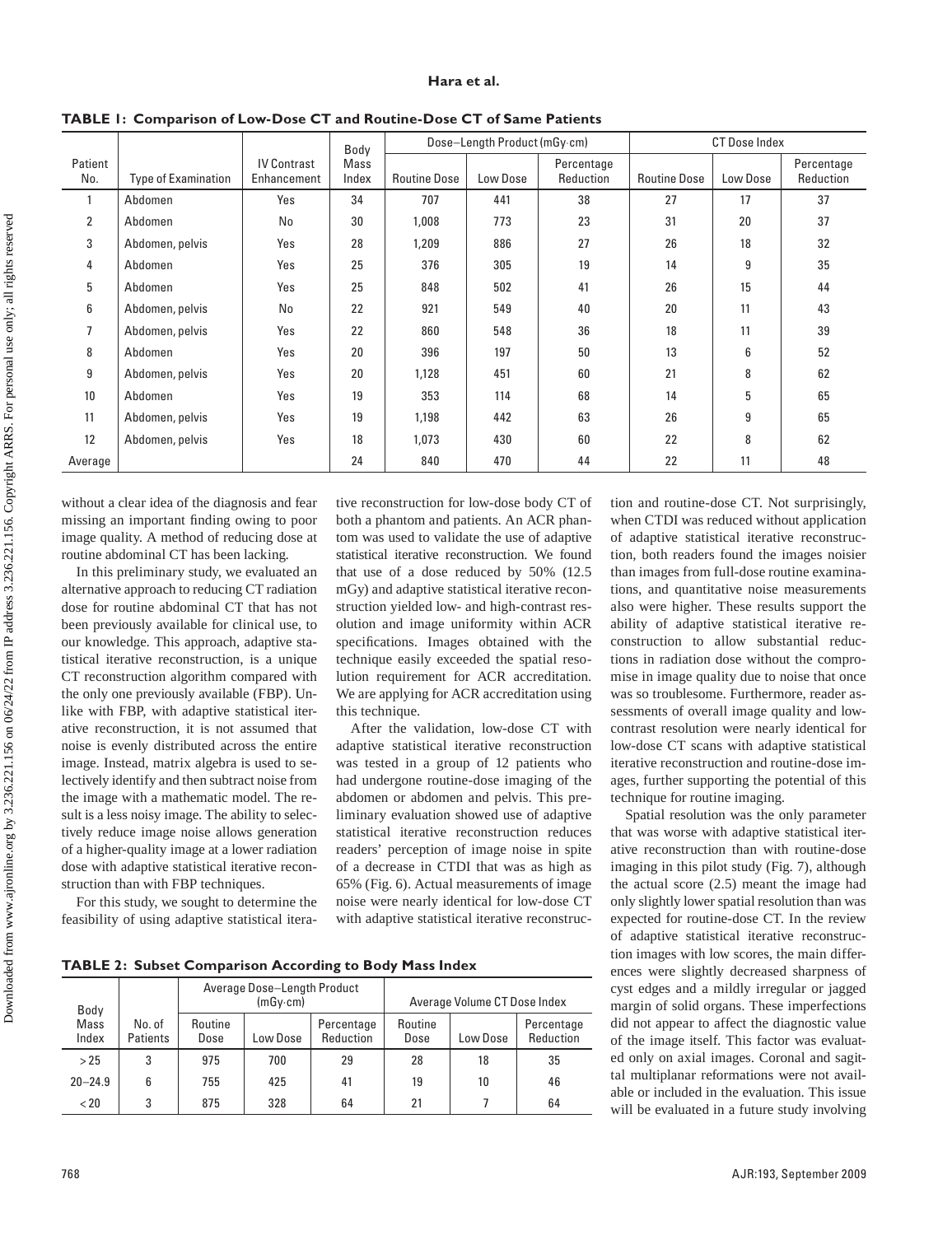# **CT Iterative Reconstruction Technique**

**TABLE 3: Visual Assessments by Two Readers**

|                      | <b>Image Noise</b>  |             |                 | <b>Low-Contrast Resolution</b> |      |                 | Overall Image Quality |      |                 | <b>Spatial Resolution</b> |      |                 |
|----------------------|---------------------|-------------|-----------------|--------------------------------|------|-----------------|-----------------------|------|-----------------|---------------------------|------|-----------------|
|                      | Low Dose            |             |                 | Low Dose                       |      |                 | Low Dose              |      |                 | Low Dose                  |      |                 |
| Reader               | Non-<br><b>ASIR</b> | <b>ASIR</b> | Routine<br>Dose | Non-<br><b>ASIR</b>            | ASIR | Routine<br>Dose | Non-<br>ASIR          | ASIR | Routine<br>Dose | Non-<br>ASIR              | ASIR | Routine<br>Dose |
| $\overline{A}$       | 2.8                 | 1.6         | 2.2             | 2.3                            | 2.2  | 2.2             | 2.5                   | 2.3  | 2.3             | <b>NA</b>                 |      |                 |
| B                    | 2.8                 | 1.6         | 2.3             | 2.5                            | 2.0  | 2.1             | 3.0                   | 2.2  | 1.9             | <b>NA</b>                 |      |                 |
| Average <sup>a</sup> | 2.8                 | 1.6         | 2.2             | 2.4                            | 2.1  | 2.1             | 2.8                   | 2.2  | 2.1             | 2.6                       | 2.5  | 1.9             |

Note—Values are qualitative grading scale: 1, better than routine-dose CT; 2, similar to routine-dose CT; 3, worse than routine-dose CT; 4, nondiagnostic. ASIR = low-dose CT with adaptive statistical iterative reconstruction,  $NA = not$  applicable

aLow-dose CT with adaptive statistical iterative reconstruction was significantly better than routine-dose CT for image noise (*p* = 0.01). Low-dose CT with ASIR was significantly better than low-dose CT without ASIR for image noise, low-contrast resolution, and overall image quality (*p* < 0.01). Routine-dose CT was significantly better than low-dose CT with or without ASIR for spatial resolution ( $p \le 0.004$ ).



**Fig. 6—**57-year-old woman with body mass index of 18.

**A–C,** Low-dose CT scan obtained at 120 kVp, 3.75-mm slice thickness, and CT dose index (CTDI) of 8 without adaptive statistical iterative reconstruction (**A**) has more image noise in liver than low-dose CT scan with adaptive statistical iterative reconstruction (**B**) and routine-dose CT scan (140 kVp; 3-mm slice thickness; CTDI, 22) (**C**). **B** and **C** have nearly identical image quality.

a group of patients with lesions to determine whether diagnostic confidence is affected. Future releases of adaptive statistical iterative reconstruction software also may help to resolve this issue.

The degree of dose reduction was greatest for patients with a lower BMI. In patients with a BMI less than 20, the average CTDI dose reduction was 64% compared with 35% for patients with a BMI greater than 25. That adaptive statistical iterative reconstruction allows dose reductions for smaller patients may help with pediatric imaging, which was not evaluated in this study. The idea of dose reduction in CT of even larger patients by use of adaptive statistical iterative reconstruction is encouraging because the number of obese patients in the United States continues to increase [20].

These preliminary results may help to encourage more widespread use of low-dose CT protocols. In our practice, we have instituted use of low-dose CT with adaptive statistical iterative reconstruction for all body CT performed on scanners with this reconstruction algorithm available. For our scanners that do not have adaptive statistical iterative recon-

struction capability, we have used these results to investigate ways to reduce our standarddose CT protocols, particularly in imaging of smaller patients. Studies in neurologic, musculoskeletal, chest, and cardiac CT are ongoing to determine whether low-dose protocols can be used in these areas.

Even more aggressive reductions in radiation dose may be possible in the future. In effect, scanning may be performed at doses low enough to render images nearly nondiagnostic but with advanced iterative reconstruction techniques to return image quality to an acceptable level. Currently, the use of iterative reconstruction at CT is limited by long reconstruction times. As hardware and software improve, more complex iterative reconstruction algorithms may be used clinically, resulting in even greater improvements in image quality. Iterative reconstruction also may allow routine image reconstruction at thinner slices. Currently, increased noise limits the evaluation of thin reconstructed images  $(< 2.5$  mm) in abdominal imaging. With iterative reconstruction and adaptive statistical iterative reconstruction, whether or not radiation dose is reduced, thinner reconstructions may become diagnostic, improving detection and characterization of lesions.

This initial evaluation had limitations. First, because of the retrospective nature of the study, the low-dose and routine-dose CT examinations did not have identical scanning parameters. Changes in peak kilovoltage and slice thickness can affect noise and image quality. Results of prospective studies with similar imaging parameters will be helpful for confirming the initial results. Second, the small sample size had limited power, and prospective studies with larger samples are needed. In addition, for the purposes of this study, we chose an adaptive statistical iterative reconstruction level of 40% because it approximated the levels in the phantom study. It is possible that higher levels of adaptive statistical iterative reconstruction may improve results. Finally, we did not assess lesions specifically. It is possible that adaptive statistical iterative reconstruction may affect lesion conspicuity and detection, and this factor has to be assessed with future studies.

We conclude that low-dose body CT with adaptive statistical iterative reconstruction has quantitative and qualitative image noise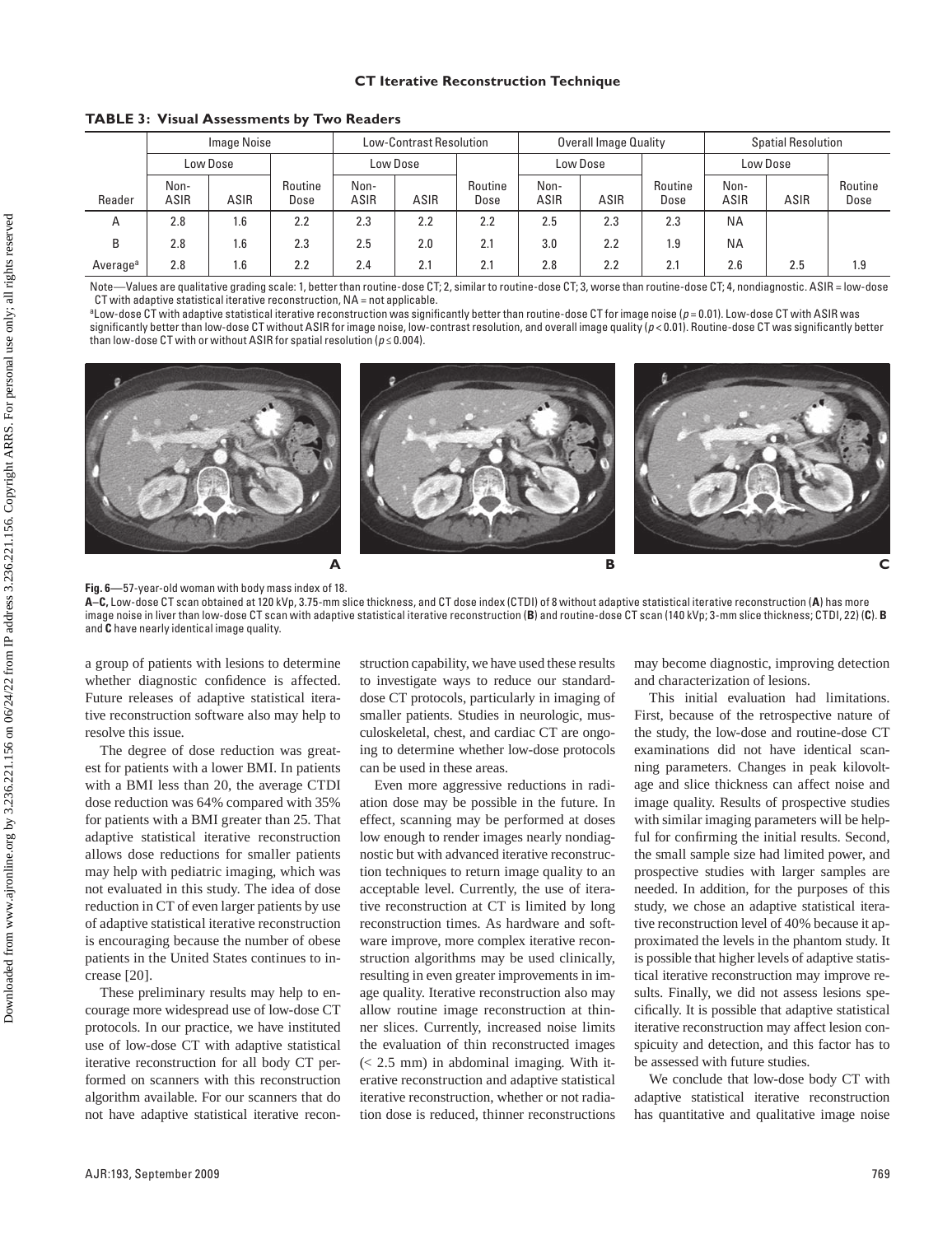### **Hara et al.**







**Fig. 7—**75-year-old man with body mass index of 22.

**A–C,** Low-dose CT scans without (**A**) and with (**B**) adaptive statistical iterative reconstruction (120 kVp; 3.75-mm slice thickness; CT dose index [CTDI], 11) and routinedose CT scan (**C**) (140 kVp; 3-mm slice thickness; CTDI, 20) all show hepatic cysts, but sharpness of cyst edges is best in **C. B** has least image noise.

and image quality similar to or better than those of routine-dose CT. Compared with those of conventional imaging, with adaptive statistical iterative reconstruction, CTDI and DLP both were reduced an average of nearly 50% and up to 65% in some patients using adaptive statistical iterative reconstruction when compared with routine dose imaging. The low-dose technique with adaptive statistical iterative reconstruction met ACR accreditation standards in a phantom analysis. On the basis of our results, we have implemented this low-dose technique for routine body CT in our practice. Future studies are needed to confirm these preliminary results and determine the effect of adaptive statistical iterative reconstruction on lesion detection and conspicuity.

#### **Acknowledgment**

We thank Qing Wu for statistical help.

### **References**

- 1. 2007 CT market summary report. Des Plaines, IL: IMV Medical Information Division, 2007
- 2. Kalra MK, Maher MM, Toth TL, et al. Strategies for CT radiation dose optimization. *Radiology* 2004; 230:619–628
- 3. Linton OW, Mettler FA Jr. National conference on dose reduction in CT, with an emphasis on pediatric patients. *AJR* 2003; 181:321–329
- 4. Brenner DJ, Hall EJ. Computed tomography: an increasing source of radiation exposure. *N Engl J Med* 2007; 357:2277–2284
- 5. Hounsfield GN. Computerized transverse axial scanning (tomography). Part 1. Description of

system. *Br J Radiol* 1973; 46:1016–1022

- 6. McCollough CH, Bruesewitz MR, McNitt-Gray MF, et al. The phantom portion of the American College of Radiology (ACR) computed tomography (CT) accreditation program: practical tips, artifact examples, and pitfalls to avoid. *Med Phys* 2004; 31:2423–2442
- 7. Valentin J; International Commission on Radiation Protection. Managing patient dose in multidetector computed tomography (MDCT): ICRP Publication 102. *Ann ICRP* 2007; 37:1–79
- 8. Mulkens TH, Bellinck P, Baeyaert M, et al. Use of an automatic exposure control mechanism for dose optimization in multi-detector row CT examinations: clinical evaluation. *Radiology* 2005; 237:213–223
- 9. Smith AB, Dillon WP, Lau BC, et al. Radiation dose reduction strategy for CT protocols: successful implementation in neuroradiology section. *Radiology* 2008; 247:499–506
- 10. Graser A, Wintersperger BJ, Suess C, Reiser MF, Becker CR. Dose reduction and image quality in MDCT colonography using tube current modulation. *AJR* 2006; 187:695–701
- 11. Lee CH, Goo JM, Ye HJ, et al. Radiation dose modulation techniques in the multidetector CT era: from basics to practice. *RadioGraphics* 2008; 28:1451–1459
- 12. McCollough CH, Bruesewitz MR, Kofler JM Jr. CT dose reduction and dose management tools: overview of available options. *RadioGraphics* 2006; 26:503–512
- 13. Kalra MK, Maher MM, Blake MA, et al. Detection and characterization of lesions on low-radiation-dose abdominal CT images postprocessed with noise reduction filters. *Radiology* 2004; 232: 791–797
- 14. Kalra MK, Maher MM, Sahani DV, et al. Lowdose CT of the abdomen: evaluation of image improvement with use of noise reduction filters pilot study. *Radiology* 2003; 228:251–256
- 15. Kalra MK, Maher MM, Toth TL, Kamath RS, Halpern EF, Saini S. Radiation from "extra" images acquired with abdominal and/or pelvic CT: effect of automatic tube current modulation. *Radiology* 2004; 232:409–414
- 16. Cohnen M, Vogt C, Beck A, et al. Feasibility of MDCT colonography in ultra-low-dose technique in the detection of colorectal lesions: comparison with high-resolution video colonoscopy. *AJR* 2004; 183:1355–1359
- 17. Niemann T, Kollmann T, Bongartz G. Diagnostic performance of low-dose CT for the detection of urolithiasis: a meta-analysis. *AJR* 2008; 191:396– 401
- 18. Poletti PA, Platon A, Rutschmann OT, Schmidlin FR, Iselin CE, Becker CD. Low-dose versus standard-dose CT protocol in patients with clinically suspected renal colic. *AJR* 2007; 188:927–933
- 19. Luz O, Buchgeister M, Klabunde M, et al. Evaluation of dose exposure in 64-slice CT colonography. *Eur Radiol* 2007; 17:2616–2621
- 20. Ford ES, Mokdad AH. Epidemiology of obesity in the western hemisphere. *J Clin Endocrinol Metab* 2008; 93:S1–S8
- 21. Thibault JB, Sauer KD, Bouman CA, Hsieh J. A three-dimensional statistical approach to improved image quality for multislice helical CT. *Med Phys* 2007; 34:4526–4544
- 22. Zhang Y, Fessier J, Hsieh J. Fast variance image predictions for quadratically regularized statistical image reconstruction in fan-beam tomography. *IEEE Nuclear Science Symp Conf* 2005; 4:4

**(Appendix appears on next page)**